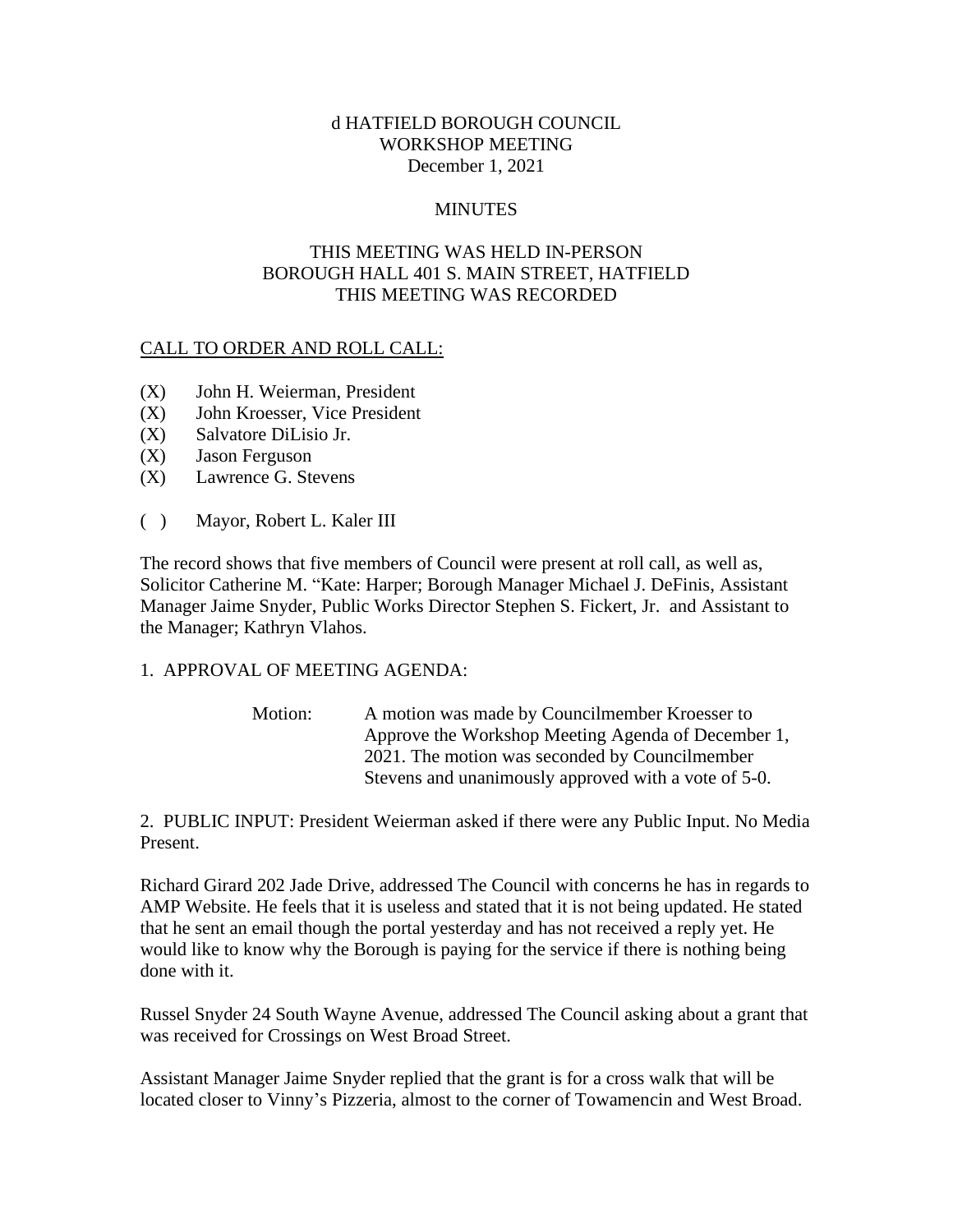This will be a safe route for school for children we attend Pennfield Middle School. The second cross walk will be on South Main Street for the Liberty Bell Trail.

Owen Wilcox 32 East School Lane, addressed The Council asking about the proposed budget when it comes to the contract with the Hatfield Police Department and wondered if the Borough did any research on the contract.

- 3. ANNOUNCEMENTS: Manager DeFinis made the following announcements:
	- 2021 Grace Lutheran Church Tree Lighting & Caroling Scheduled for December  $4^{\text{th}}$  @ 6:30 PM
	- Next Council Meeting December 15<sup>th</sup> Regular Meeting at 7:30 PM
	- Borough Council & Tax Collector Recognition December  $17<sup>th</sup>$  10AM- 12 PM at the Borough Office
	- Borough Office Closed from Noon until 1:30 PM December  $21<sup>st</sup>$  for Staff Holiday Luncheon
	- Borough Office Closed December  $23<sup>rd</sup>$  &  $24<sup>th</sup>$  in Observance of the Christmas Holiday
	- Borough Office Closed December  $30<sup>th</sup>$  and  $31<sup>st</sup>$  in Observance of the New Year Holiday

# EXECUTIVE SESSION:

A. Personnel and Legal Issues Discussion. Meeting was adjourned at 7:15 PM and reconvened after executive session at 8:33 PM.

# 4. REPORTS FROM STANDING COMMITTEES AND MAYOR:

### 5. MANAGERS REPORT:

### 1. Land Use & Development Updates:

A. Hatfield Auto Museum/ Nothing New

B. 371 Edgewood Drive formerly 122 ½ Towamencin Ave. Demolition

Completed / Driveway Permit Approved with Conditions

C. Edinburgh Square Subdivision Lots 3 & 4 Notice to Proceed Issues/ Building Permits Issued for Lots 1 & 2

D. Bennett's Court L.D. Revised Preliminary Plan to be Re-Submitted

E. 43 Roosevelt L.D. Final Plan Approved/ Developers Agreement being Developed

F. 127 Penn Avenue Sketch Plan Submitted Project on Hold/ Property up for Sale G. SEPTA Property / Long Term Lease being Developed

H. North Penn Industrial Center Sketch Plan Submitted for Discussion Application or Land Development has not been Submitted No Action required or Pending

2. Utility Billing Update: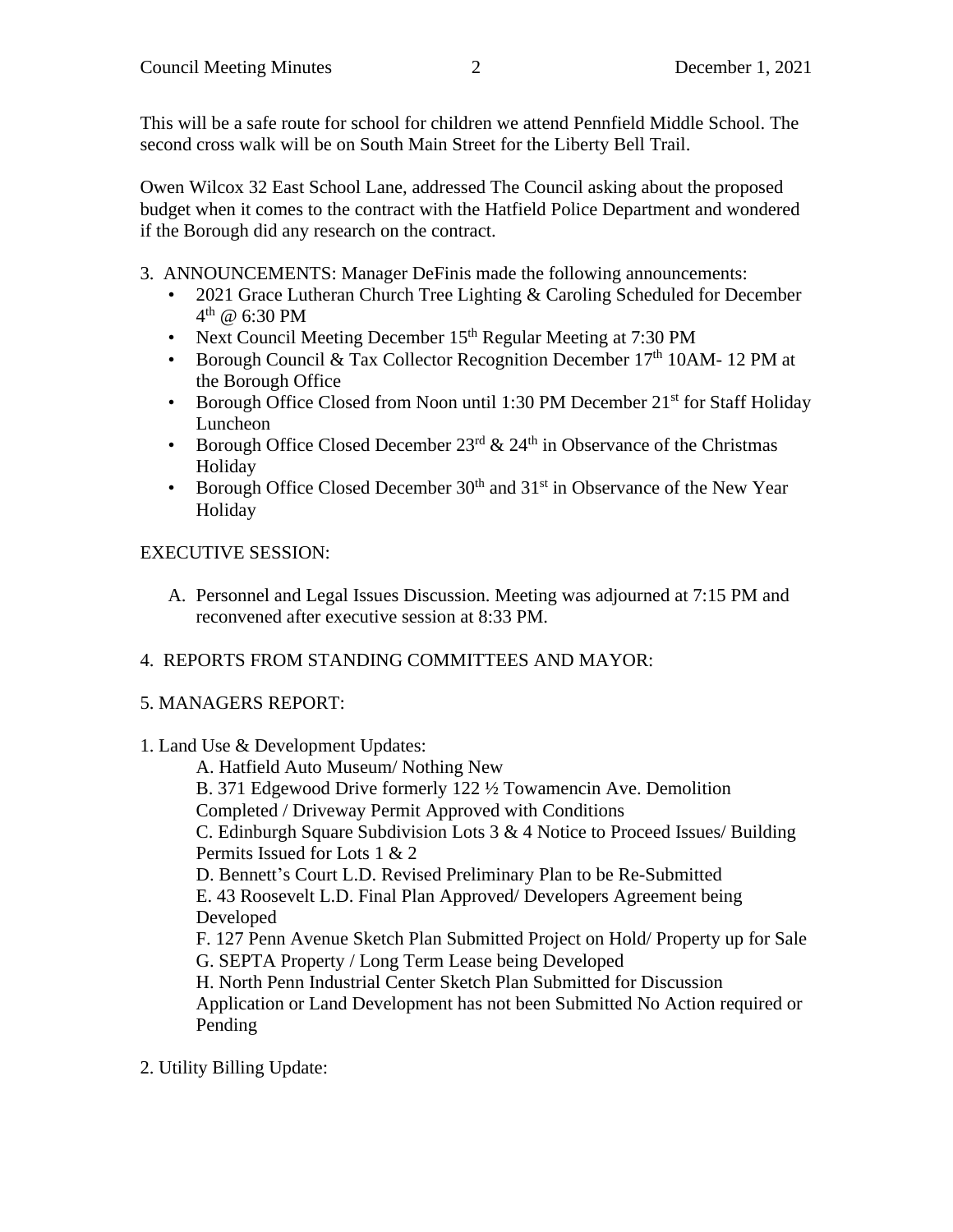A. Staff continues to monitor Electric & Sewer Past Due accounts. Electric & Sewer delinquent notices are being sent as a reminder.

B. Email billing is available for Electric & Sewer Accounts. I encourage all account holders to take advantage of the cost-effective billing delivery opportunity.

C. The Electric Customer Portal has been updated. The Portal was restructured with customer input to make it more user friendly. An updated user guide is available when opening the portal to assist with re-registration. The portal can be accessed from the Borough Website. https://hatf-pa-

web.amppartners.org/index.php

Please register exactly as it appears on your current billing. Example SMITH, JOHN E

3. 2021 Project Updates:

A. The East Lincoln Avenue Bridge Replacement Project is scheduled for completion by December 10, 2021.

B. The 2021 ADA Curb & Ramp Project has been completed. Payment has been issued.

C. The 2021 Roadway Resurfacing Project has been completed. A punch list of outstanding items has been completed. One change order has been presented and final payment request is under review.

D. The 2021 Portion of Stormwater replacement on Jade Drive has been completed.

4. PMEA Update: November Newsletter attached

5. AMP Pennsylvania R.I.C.E. BTM Peaking Project Update:

Supply chain delays and contractor availability caused by the Pandemic continue to interrupt final installation of the generator. Public Works Director Steve Fickert continues to work with AMP and Power Secure Representative to secure local contractors to complete the project.

6. AMI Update:

The AMI system is functioning as intended, which enables Utility Billing Coordinator David Weiss to monitor the electric metering system daily. Daily monitoring of the system ensures billing accuracy and enables diagnostics of service connections.

### 7. HERC Update

8. Items of Interest:

A. HVFC Year End Financial Statement

B. 2022 ADA Curbs & Roadway Resurfacing Tentative Schedule

C. AMP Recognition / Thank You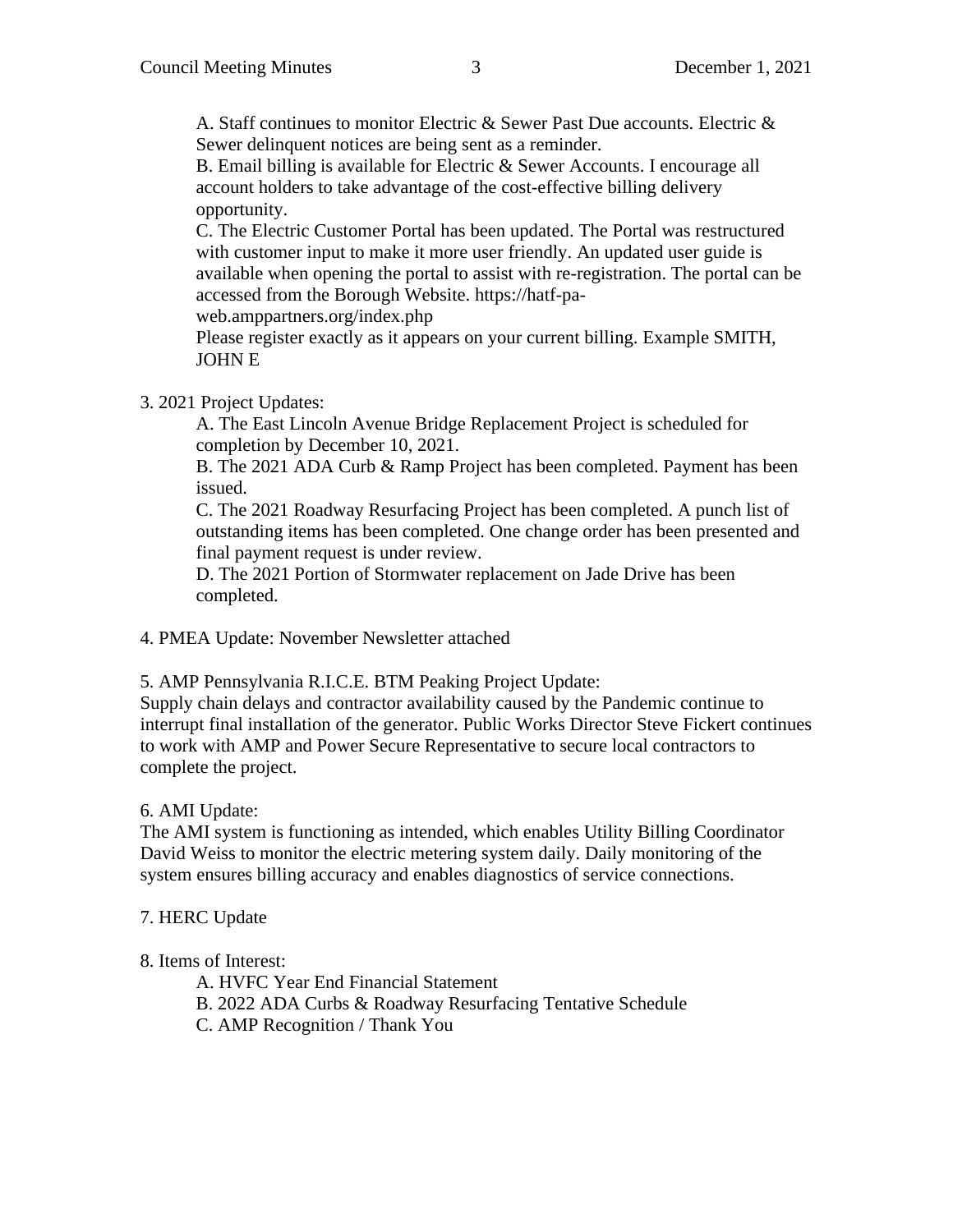# 6. ASSISTANT MANAGERS REPORT:

- 1. CFA Multimodal Transportation Fund Grant (MTF) Award
	- West Broad/ Towamencin & Liberty Bell Trail Crossing \$228,321.00 Borough Match \$17,000.00
- 2. Pennsylvania Municipal Electric Association (PEMA)
	- Voted in as Secretary of the Executive Board
- 3. Indian Valley Chamber of Commerce
	- Board Seat Renewed
	- Municipal Mangers Update January 6, 2022

7. 2022 Preliminary Budget Presentation:

President Weierman updated and answered any questions regarding the 2022 budget that was presented.

8. NEW BUSINESS/ DISCUSSION ITEMS:

A. Ordinance No. 542 Fixing the 2022 Real Estate Tax Rate

President Weierman explained that there is a millage increase for Real Estate Tax and there will be a public hearing at the December 15, 2021 Borough Council Meeting.

B. Police Protection Agreement

President Weierman explained that the current police protection agreement expires at the end of the year. The new contract was just discussed during the executive session that was held tonight. The agreement will be on for approval at the December 15, 2021 meeting.

C. Advertising the 2022 Budget

President Weierman stated that the budget is on tonight for Council to approve the advertisement of the 2022 budget and the budget to be be approved at the December 15, 2021.

D. Resolution 2021-29 George Didden Greenhouses 100<sup>th</sup> Anniversary in the Borough.

President Weierman reviewed Resolution 2021-29 recognizing Didden Greenhouses on their 100<sup>th</sup> Anniversary in the Borough.

E. Resolution 2021-30 Edward Polaneczky Years of Service

President Weierman reviewed the Resolution and stated that it was on consideration evening.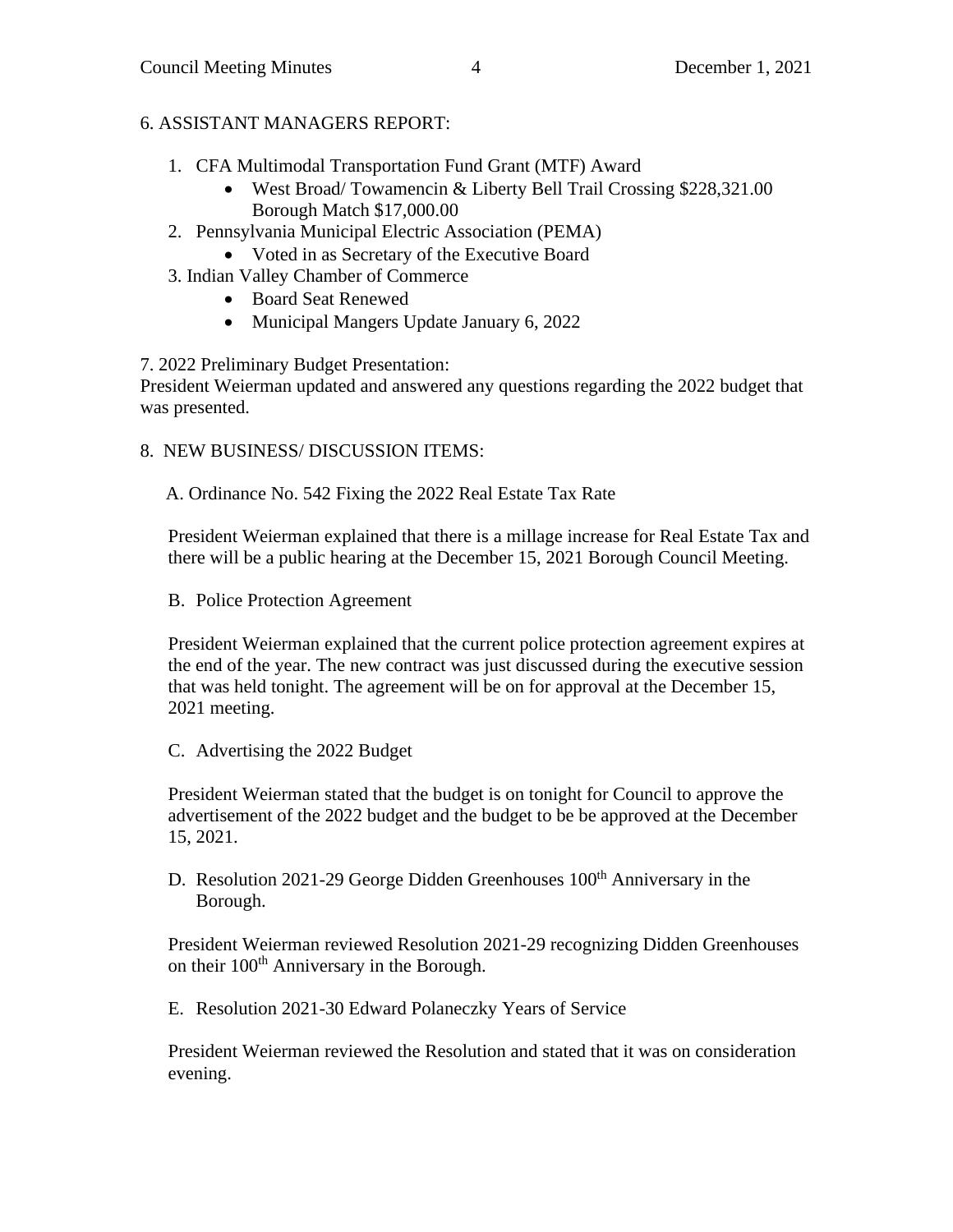F. Resolution 2021-31 Derik Stover Years of Service

President Weierman reviewed the Resolution and stated that it was on consideration evening.

G. Resolution 2021-32 Adopting the Act 50 Design Manual

President Weierman explained that this Resolution is for the Small Wireless Ordinance that was passed. Solicitor Harper stated that this is the design manual for the equipment. Planning Commission recommended a change to number 11 in the design manual.

H. Citizen of the Year

Assistant Manger Snyder explained to the Council it was on the agenda tonight to let them know that there have not been any suggestions made for this year. She asked Council if they have any suggestions to let her know.

I. NMCRC Compost Renewal Agreement

Solicitor Harper explained that the North Montgomery County Recycling Commission is a group of municipalities that work together on recycling opportunities and grants. This agreement allows the residents a place to compost stuff. President Weierman stated that it was on for consideration tonight.

J. Resolution 2021-33 Tax Collector Laptop Purchase

President Weierman explained that even though the tax collectors' term is over, she still has obligations that she will need to fulfil, which is why this Resolution is on for consideration tonight. There is a computer provided by the Borough for the new elected tax collector to use once he takes office.

K. 2021 Roadway Resurfacing Change Order Request No. 1

President Weierman explained that this change order is for a reduction of payment due to less material that was used.

L. Payment Request No. 1 / Final Payment 2021 Roadway Resurfacing Project

President Weierman this is the approval for the payment of the change request.

M. Resolution 2021-34 Transfer of Funds for the Lincoln Avenue Bridge Construction Inspection Fees

President Weierman stated that this transfer is on for consideration for tonight.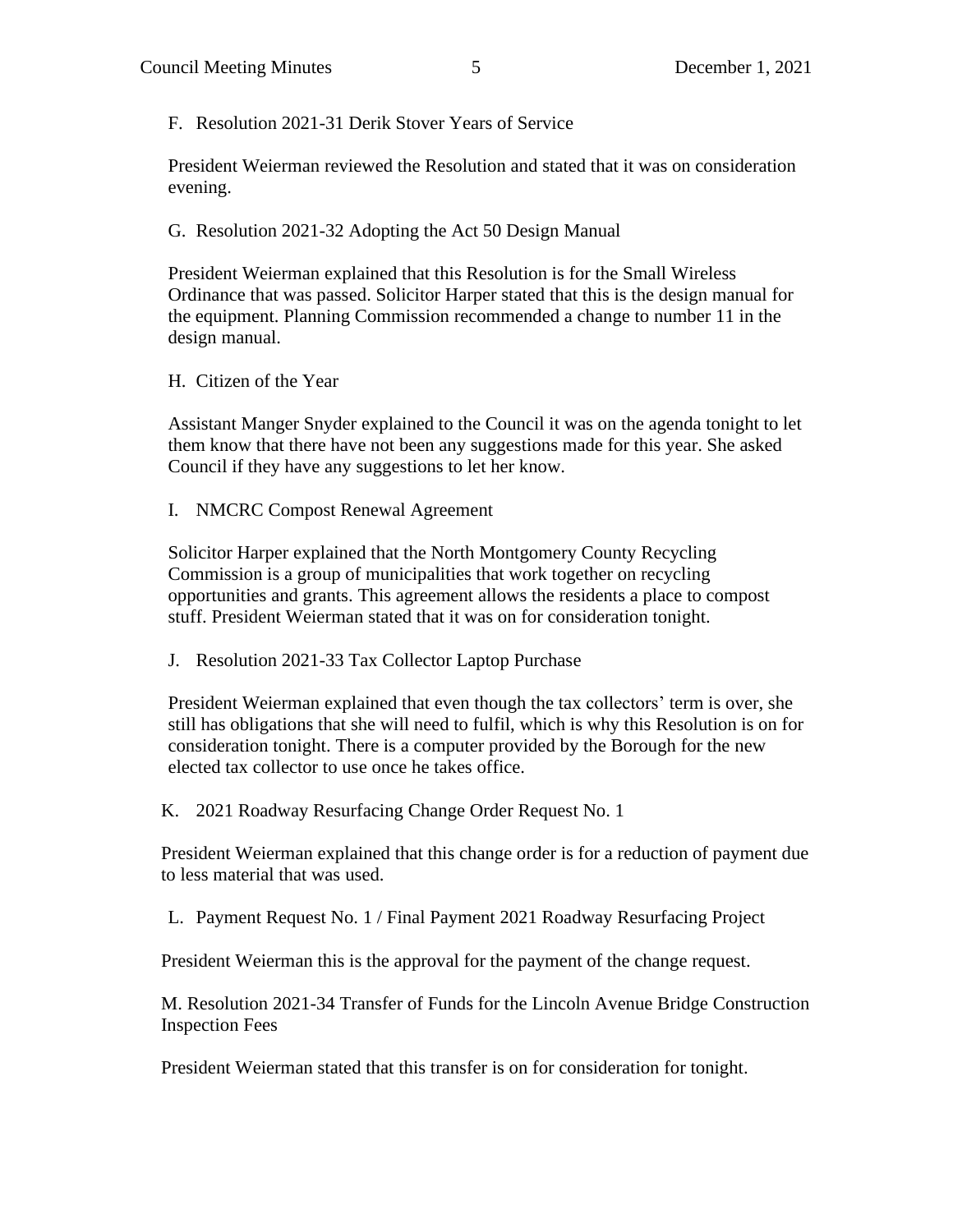M. Personnel Issues Discussion

President Weierman stated that as part of executive session he discussed with Council a letter that he received from Councilmember DiLisio submitting his resignation effective December 1, 2021 at the end of the workshop meeting. If the letter is accepted Borough Council has 30 days to appoint someone to finish out the term. President Weierman asked Assistant Manager Jaime Snyder to post for any candidates that would like to apply for the open position to submit a letter.

# 9. OLD BUSINESS

A. Ordinance No. \_\_\_\_\_\_ Keeping of Animals

President Weierman reviewed the draft ordinance with council and they discussed changes they would like made. It was suggested that there is a limit of the number of stray cats can be fed.

B. Borough Council and Planning Commission 2022 Meeting Dates

President Weierman explained that the dates proposed are on for consideration tonight.

# 10. REPORTS AND CORRESPONDENCE:

Manager DeFinis and President Weierman updated and answered questions regarding the Reports and Correspondence. Lieutenant Robertson answered questions regarding the Police Report.

- Monthly Investment Report
- Monthly EIT / LST Report
- Police Department Report
- Fire Department Report
- Public Works Department Report
- Engineering Report
- Zoning Officer, Building Code, Property Maintenance Report
- Fire Safety Inspection Report
- Pool Advisory Report

### 11. ACTION ITEMS:

A. Motion to Consider Advertising the 2022 Borough Council and Planning Commission Meeting Dates

> Motion: A motion was made by Councilmember Stevens to Advertise the 2022 Borough Council and Planning Commission Meeting dates. The motion was seconded by Councilmember Ferguson.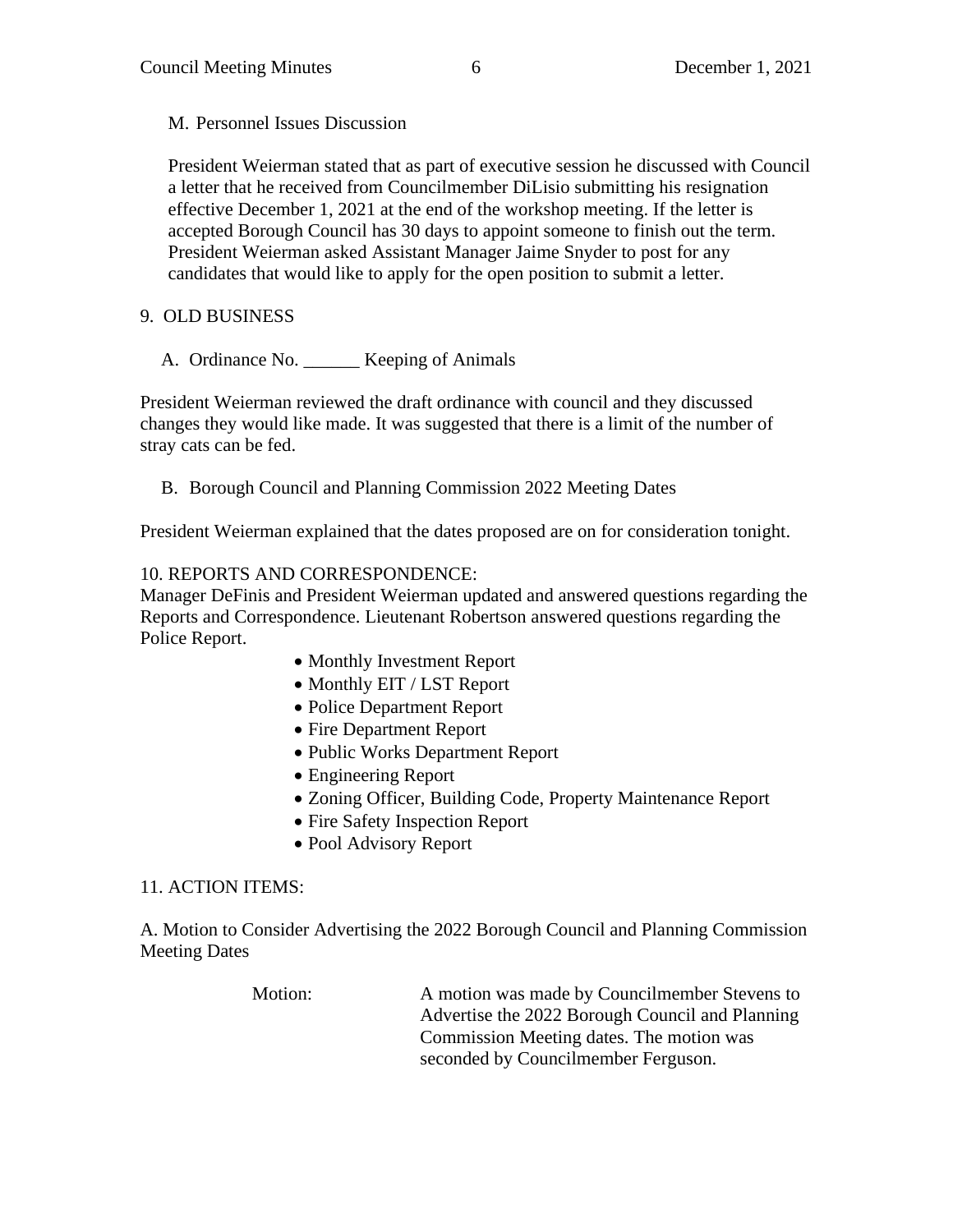President Weierman asked if there were any comments or questions. There were no comments or questions.

> The motion was approved unanimously with a vote of 5-0.

B. Motion to Consider to Consider Advertising a Public Hearing for December 15, 2021 Fixing the 2022 Real Estate Tax Rate.

> Motion: A motion was made by Councilmember Stevens to Advertise a Public Hearing for December  $15<sup>th</sup>$ , 2021 Fixing the 2022 Real Estate Tax Rate. The motion was seconded by Councilmember DiLisio.

President Weierman asked if there were any comments or questions. There were no comments or questions.

> The motion was approved unanimously with a vote of 5-0.

C. Motion to Consider Advertising the Availability of the Borough of Hatfield Budget Appropriating Specific for 2022.

> Motion: A motion was made by Councilmember Ferguson to Advertise the Availability of the Borough of Hatfield Budget Appropriating Specific Fund for 2022. The motion was seconded by Councilmember Stevens.

President Weierman asked if there were any comments or questions. There were no comments or questions.

> The motion was approved unanimously with a vote of 5-0.

D. Motion to Consider Resolution 2021-29 George Didden Greenhouses 100<sup>th</sup> Anniversary in the Borough.

| Motion: | A motion was made by Councilmember DiLisio to                 |
|---------|---------------------------------------------------------------|
|         | approve Resolution 2021-29 George Didden                      |
|         | Greenhouses 100 <sup>th</sup> Anniversary in the Borough. The |
|         | motion was seconded by Councilmember Stevens.                 |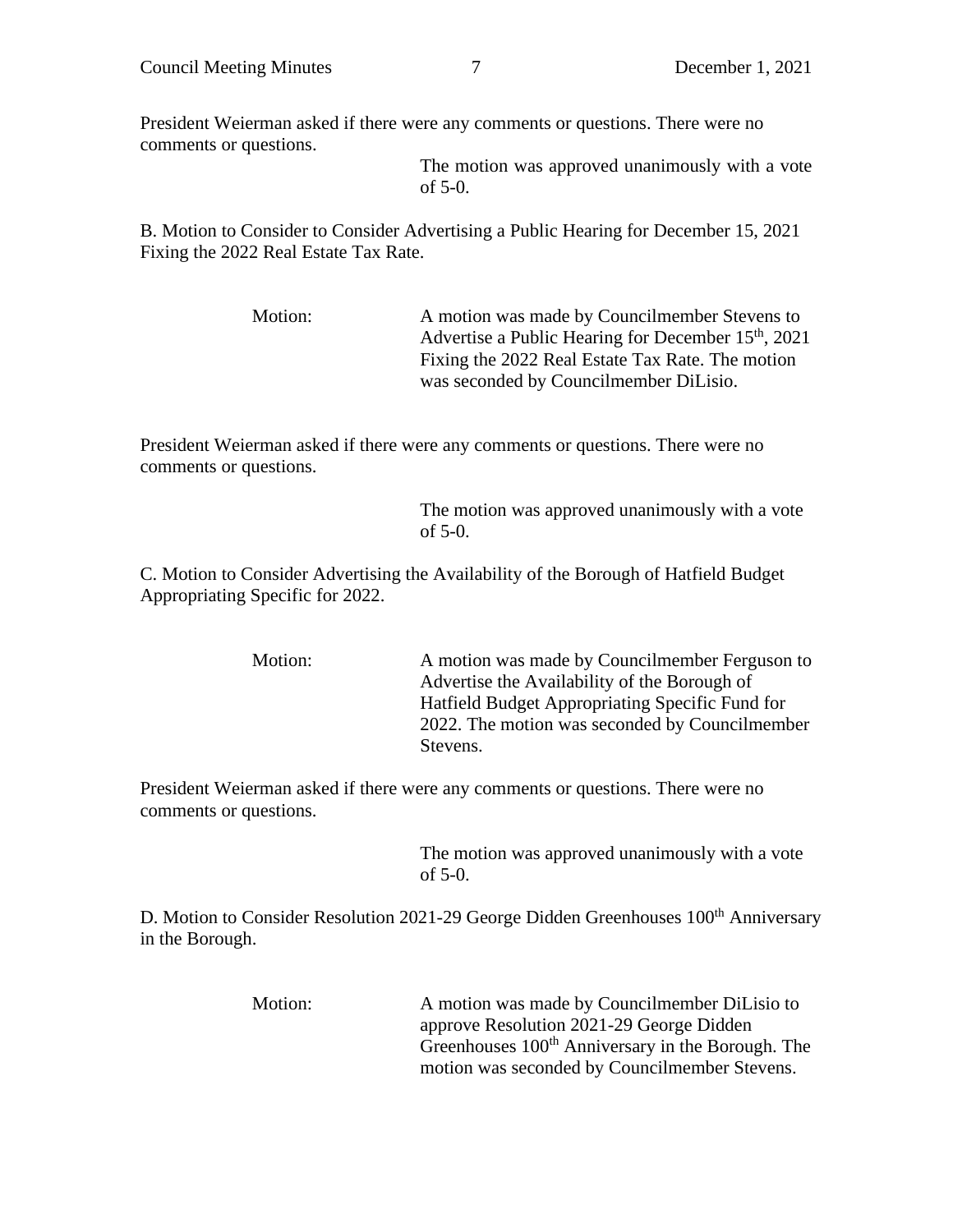President Weierman asked if there were any comments or questions. There were no comments or questions.

> The motion was approved unanimously with a vote of 5-0.

E. Motion to Consider Resolution 2021-30 Recognizing Thirty Years of Service for Public Works Team Member Edward Polaneczky.

| Motion: | A motion was made by Councilmember Kroesser to |
|---------|------------------------------------------------|
|         | Approve Resolution 2021-30 Recognizing Thirty  |
|         | Years of Service for Public Works Team Member  |
|         | Edward Polaneczky. The motion was seconded by  |
|         | Councilmember Stevens.                         |

President Weierman asked if there were any comments or questions. There were no comments or questions.

```
The motion was approved unanimously with a vote 
of 5-0.
```
F. Motion to Consider Resolution 2021-31 Recognizing Ten Years of Service for Public Works Team Member Derik Stover.

| Motion: | A motion was made by Councilmember Kroesser to       |
|---------|------------------------------------------------------|
|         | Approve Resolution 2021-31 Recognizing Ten           |
|         | <b>Years of Service for Public Works Team Memver</b> |
|         | Derik Strover. The motion was seconded by            |
|         | Councilmember Stevens.                               |

President Weierman asked if there were any comments or questions. There were no comments or questions.

> The motion was approved unanimously with a vote of 5-0.

G. Motion to Consider Resolution 2021-32 Adopting the Act 50 Design Manual.

Motion: A motion was made by Councilmember Kroesser to Approve Resolution 2021-32 Adopting the Act 50 Design Manual. The motion was seconded by Councilmember DiLisio.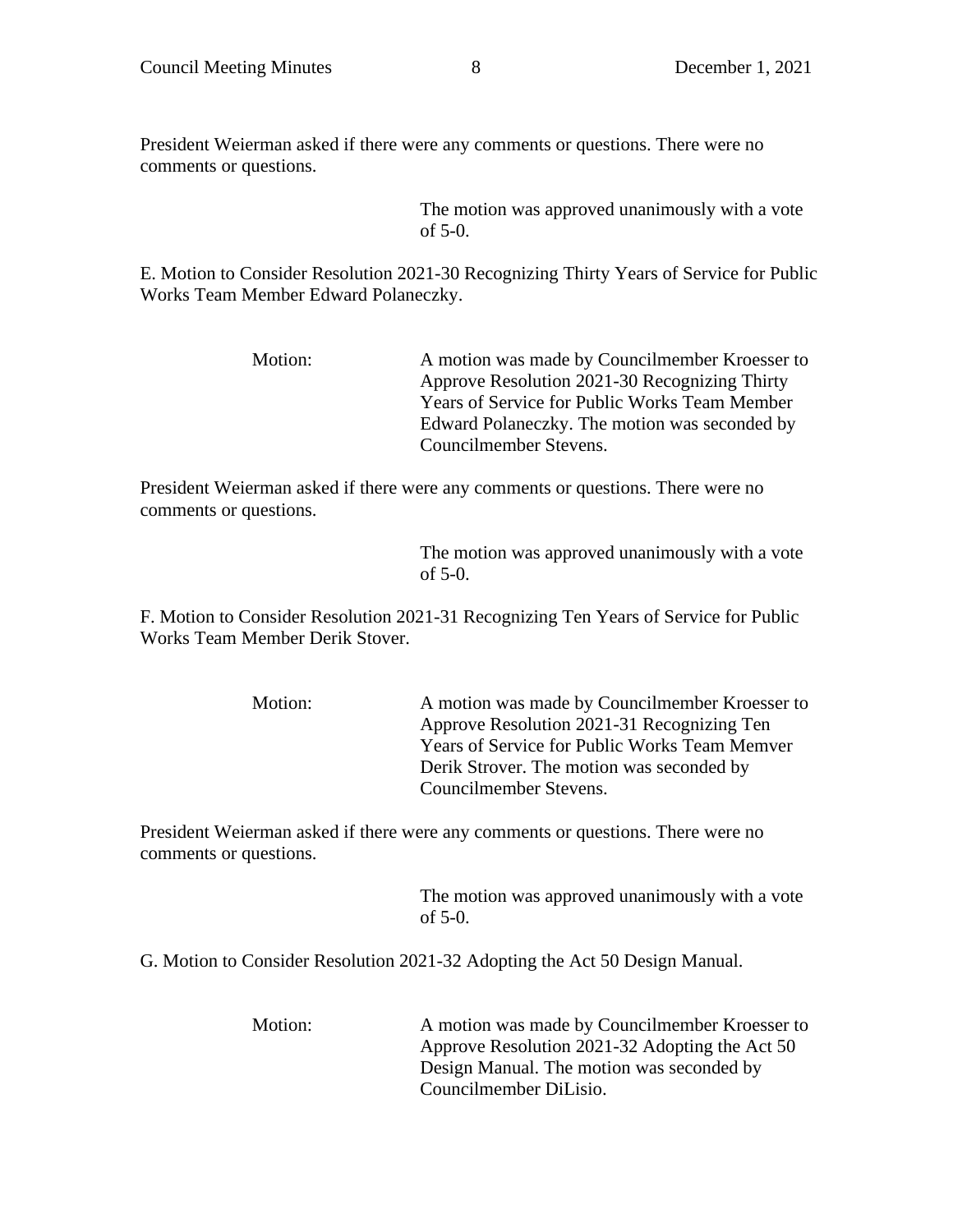President Weierman asked if there were any comments or questions. There were no comments or questions.

> The motion was approved unanimously with a vote of 5-0.

H. Motion to Consider Renewal of the Compost Agreement between Barnside Farm Compost Facility and the Northern Montgomery County Recycling Commission for a Three-Year Period.

| Motion: | A motion was made by Councilmember Kroesser to |
|---------|------------------------------------------------|
|         | Approve Renewal of the Compost Agreement       |
|         | between Barnside Farm Compost Facility and the |
|         | Northern Montgomery County Recycling           |
|         | Commission for a Three-Year Period. The motion |
|         | was seconded by Councilmember Stevens.         |

President Weierman asked if there were any comments or questions. There were no comments or questions.

> The motion was approved unanimously with a vote of 5-0.

I. Motion to Consider Resolution 2021-33 Approving Nancy DeFinis, Tax Collector, to Purchase the Tax Collector Laptop in the Amount of \$126.20 (one hundred twenty-six dollars and twenty cents)

> Motion: A motion was made by Councilmember Kroesser to Approve Resolution 2021-33 Approving Nancy DeFinis, Tax Collector, to Purchase the Tax Collector Laptop in the Amount of \$126.20 (one hundred twenty-six dollars and twenty cents). The motion was seconded by Councilmember Stevens.

President Weierman asked if there were any comments or questions. There were no comments or questions.

> The motion was approved unanimously with a vote of 5-0.

J. Motion to Consider Change Order Request No. 1 for Final Reconciliation of Installed Quantities for the 2021 Roadway Resurfacing Project in the Decreased Amount of \$4,886.50 (four thousand eight hundred eighty-six dollars and fifty cents) to Make the Final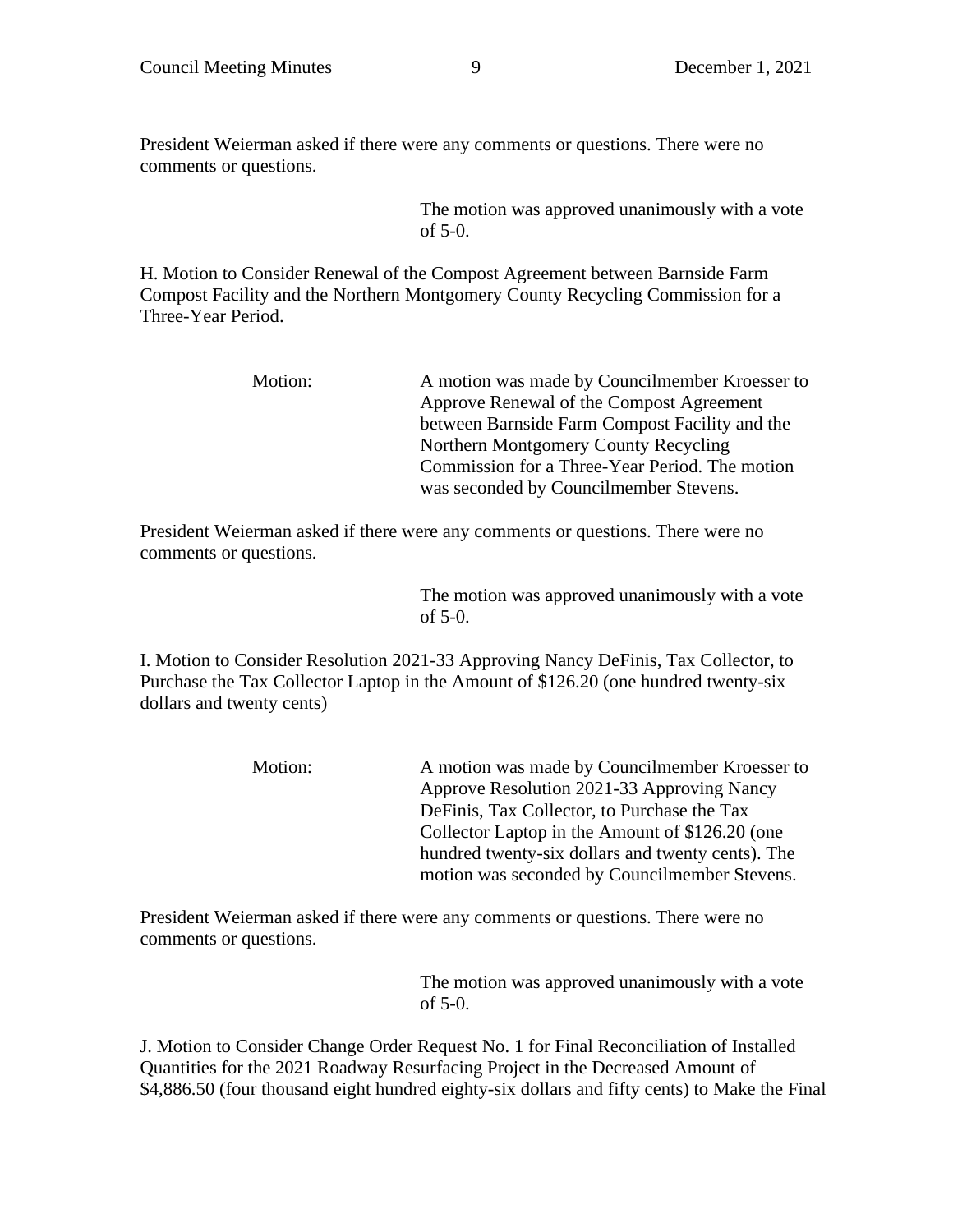Project Cost \$147,964.50 (one hundred forty-seven thousand nine hundred sixty-four dollars and fifty cents)

> Motion: A motion was made by Councilmember Kroesser to Approve Order Request No. 1 for Final Reconciliation of Installed Quantities for the 2021 Roadway Resurfacing Project in the Decreased Amount of \$4,886.50 (four thousand eight hundred eighty-six dollars and fifty cents) to Make the Final Project Cost \$147,964.50 (one hundred forty-seven thousand nine hundred sixty-four dollars and fifty cents). The motion was seconded by Councilmember Ferguson.

President Weierman asked if there were any comments or questions. There were no comments or questions.

> The motion was approved unanimously with a vote of 5-0.

K. Motion to Consider Payment Request No. 1 / Final Payment for the 2021 Roadway Resurfacing Project in the Amount of \$147,964.50 (one hundred forty-seven thousand nine hundred sixty-four dollars and fifty cents)

> Motion: A motion was made by Councilmember Kroesser to Approve Payment Request No. 1 / Final Payment for the 2021 Roadway Resurfacing Project in the Amount of \$147,964.50 (one hundred forty-seven thousand nine hundred sixty-four dollars and fifty cents). The motion was seconded by Councilmember Ferguson.

President Weierman asked if there were any comments or questions. There were no comments or questions.

> The motion was approved unanimously with a vote of 5-0.

L. Motion to Consider Resolution 2021-34 Transfer of Funds in the Amount of \$65,400.06 (sixty-five thousand four hundred dollars and six cents) for the Lincoln Avenue Bridge Construction Inspection Fees.

Motion: A motion was made by Councilmember Kroesser to Approve Resolution 2021-34 Transfer of Funds in